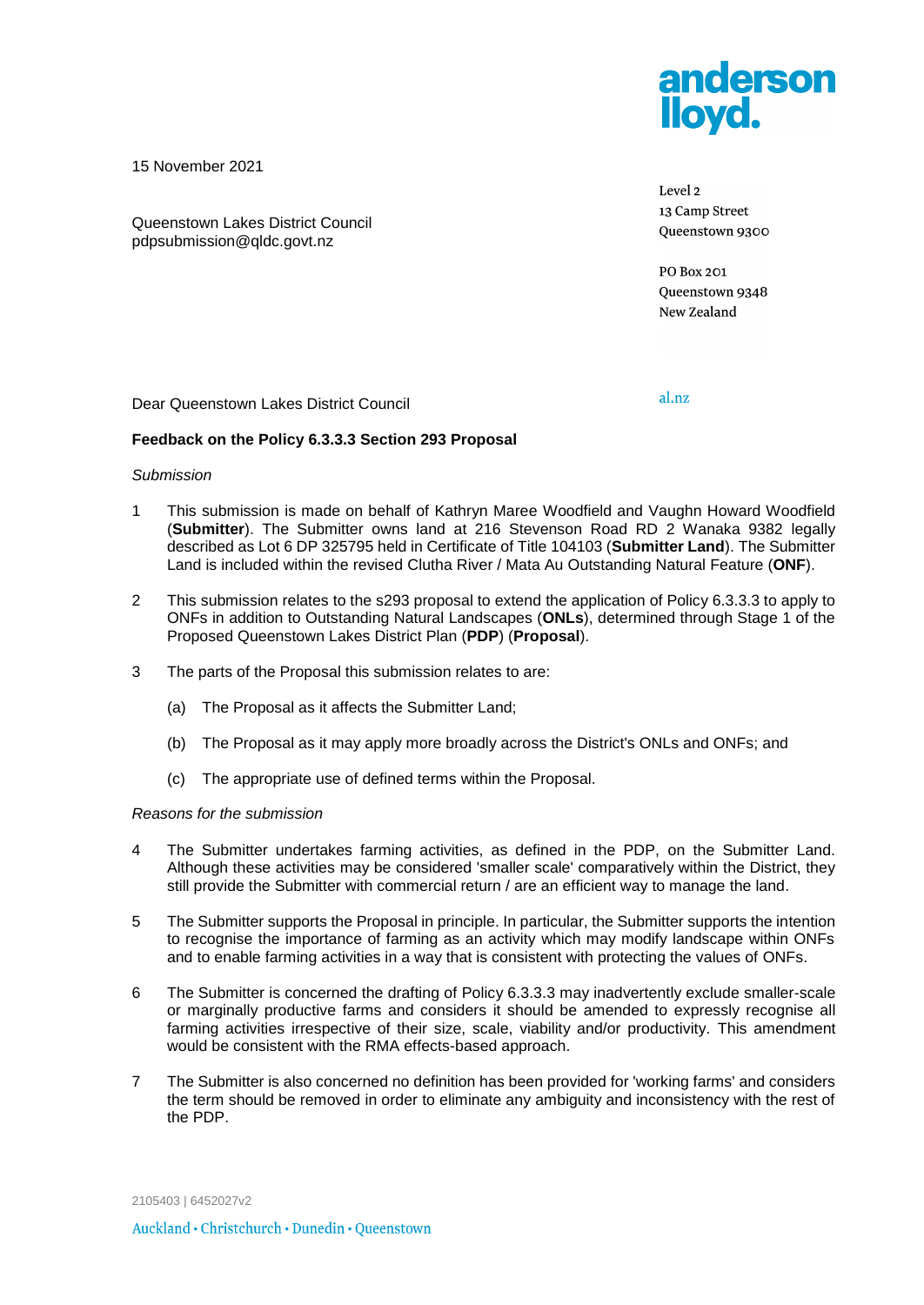### *Decision sought*

- 8 The Submitter seeks the following relief:
	- (a) That policy 6.3.3.3 be amended to recognise all farming activities as set out in **Appendix A** to this submission; and
	- (b) Any additional, further or consequential relief to give effect to the matters raised in this submission.

Yours faithfully **Anderson Lloyd**

Marce Barn-Gallowy Jam

**Maree Baker-Galloway** Partner d +64 3 450 0736 m +64 27 295 4704

e maree.baker-galloway@al.nz

**Rosie Hill** Associate d +64 3 450 0728 m +64 27 460 0243 e rosie.hill@al.nz